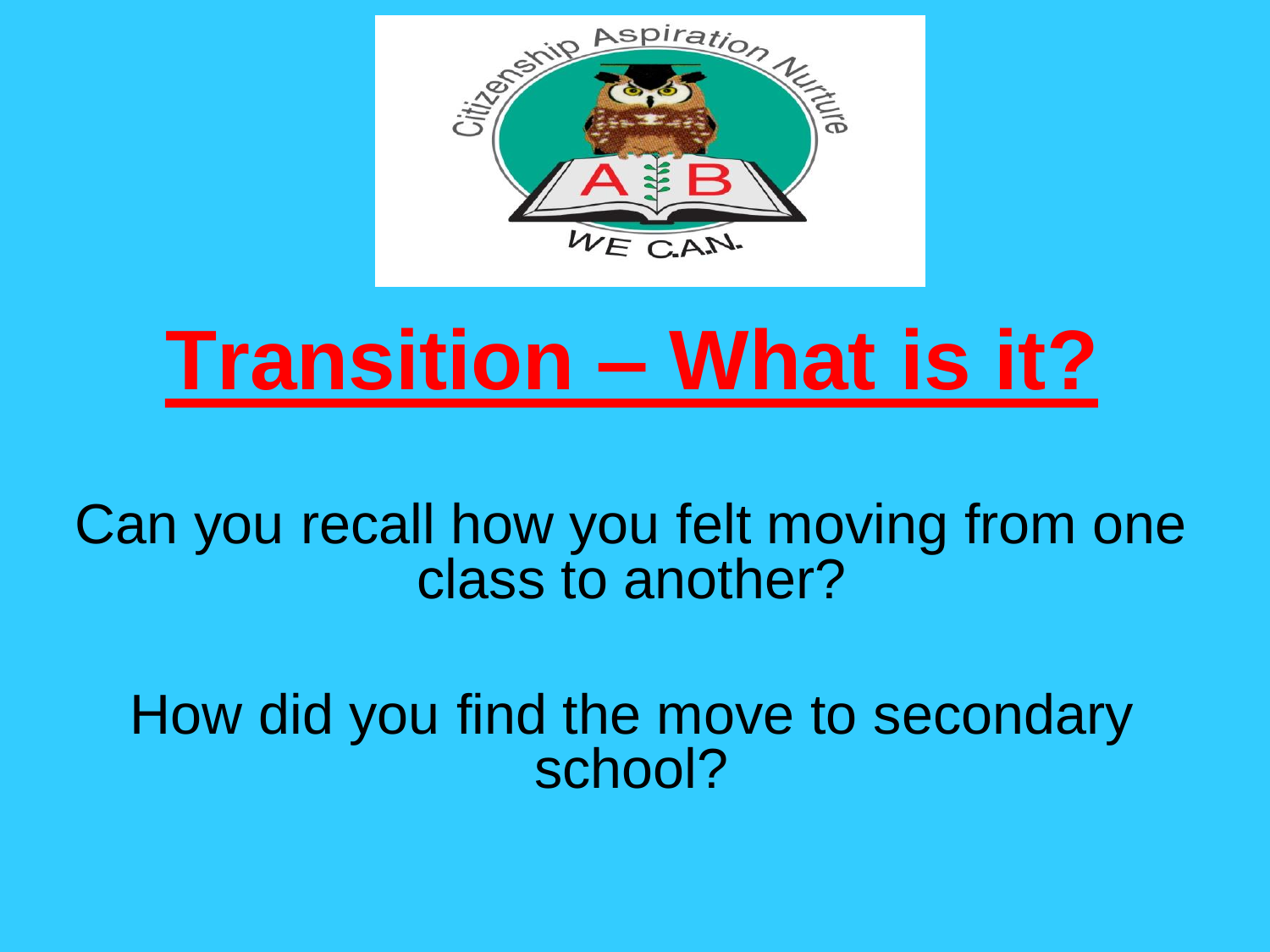## **Transition in Albert Bradbeer**

When moving classes in school, information will be passed onto the new class teacher in advance.

A two week transition programme is put in place for all pupils starting from Monday. What will happen during these two weeks?

When pupils move between year groups, teachers meet to discuss interventions, strategies and learning styles used.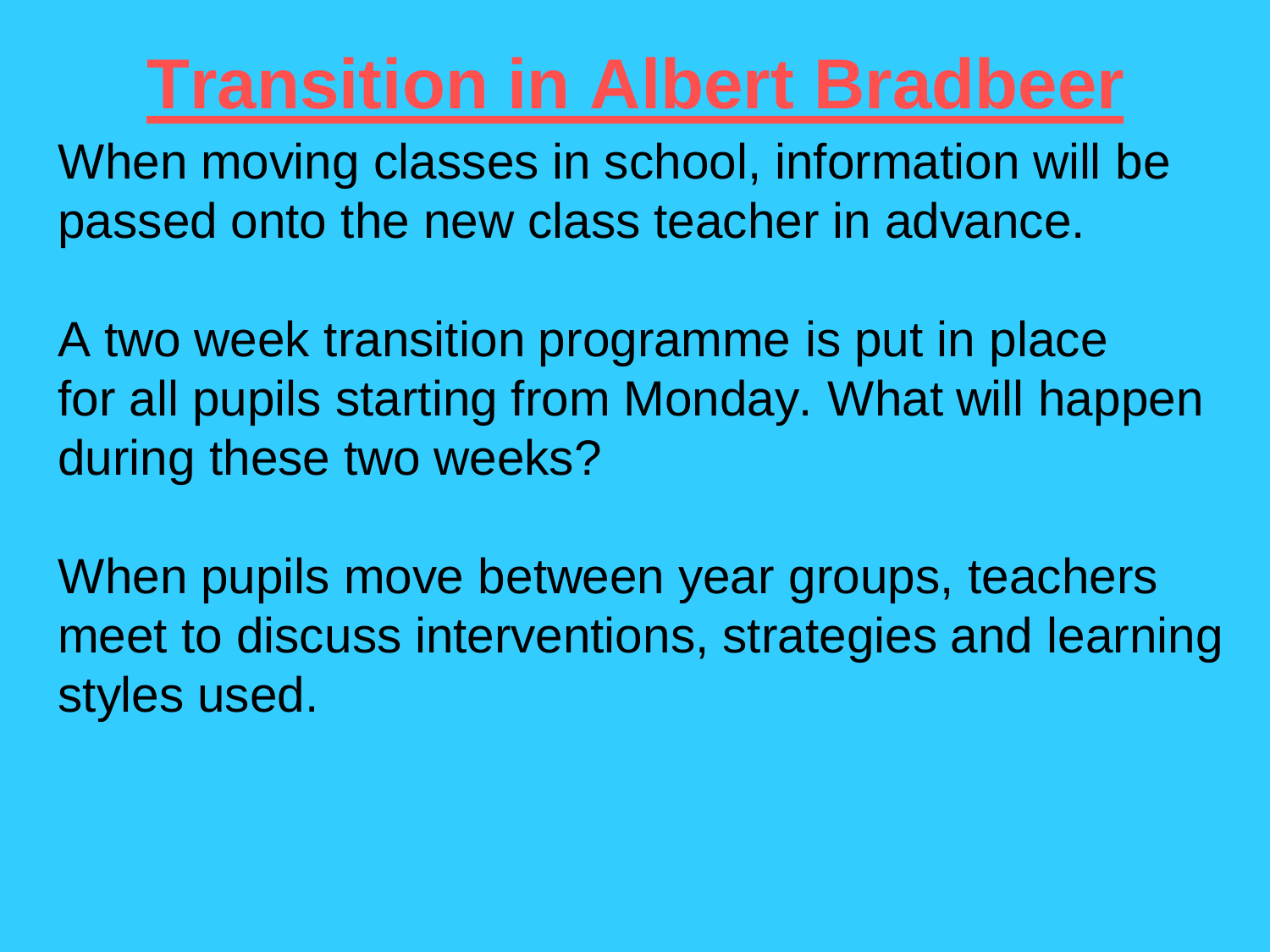# **Transition from Albert Bradbeer**

### **How are the local secondary schools different To Albert Bradbeer Primary Academy?**

- Classes may be larger
- Larger school environment and range of buildings
- No personal desks, lockers or trays to keep things in.
- Subject specific teachers
- Homework greater volume and expectation given out on different days
- The need for greater organisational skills
- Meeting deadlines with homework, coursework
- Career choice lessons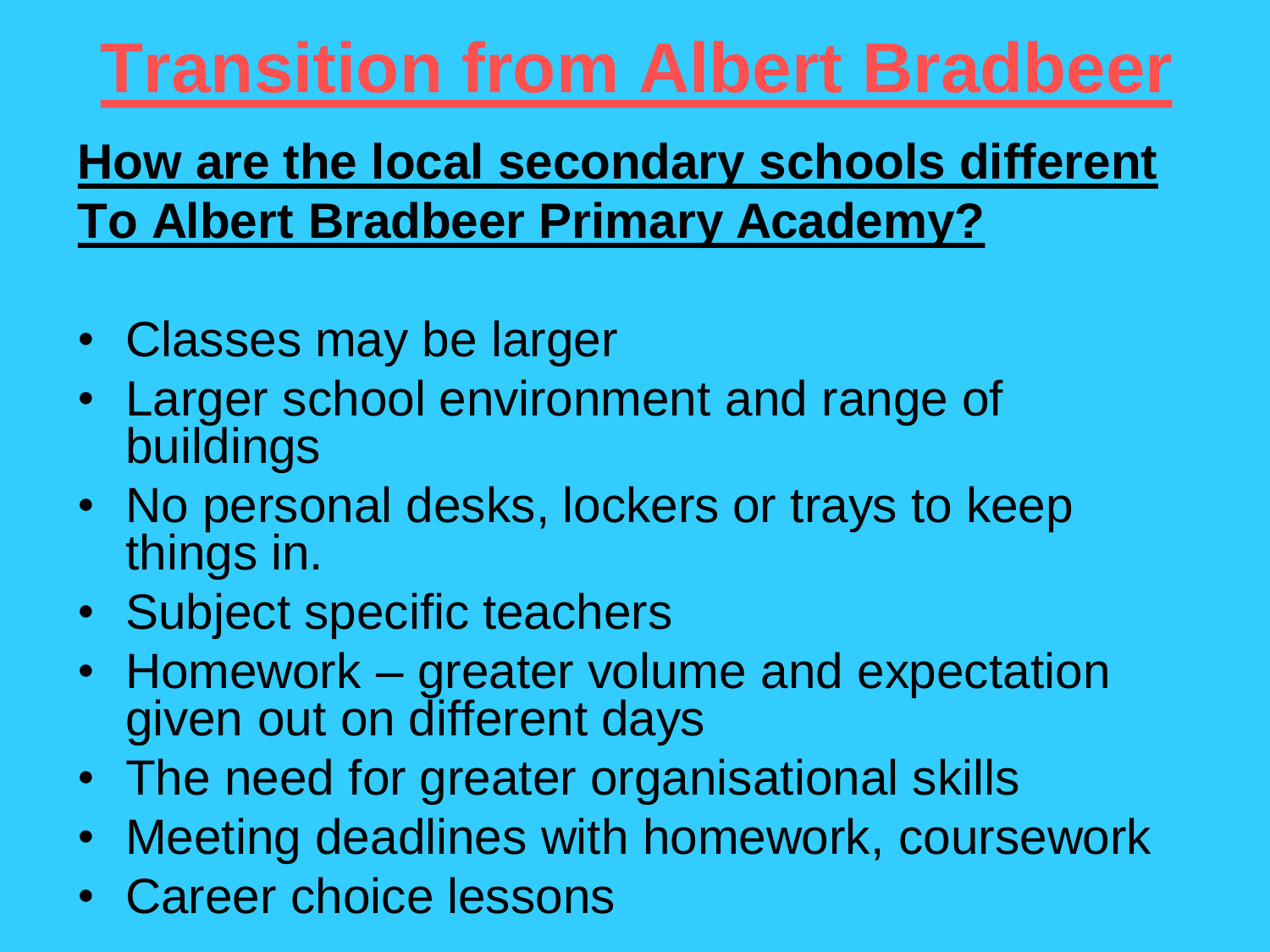#### **What might your child be worried about as they make the transition?**

- Negotiating the way around school and different buildings may get lost or be late for lessons
- Meeting new children from different primary schools
- Meeting new teachers who do not know them as well as those at Albert Bradbeer Primary Academy.
- Learning about the new rules of the school
- Learning new teachers' names and their expectations and styles of teaching. Will have greater range of teaches than at Albert Bradbeer Primary.
- Learning about the timetable and knowing which books and resources are required.
- Carrying equipment around all day
- Independently organising his work and managing his own timetable
- In PE and games coping with more complex activities such as changing in/out of PE kit
- At break times arrangements
- Coping with new topics he has not studied before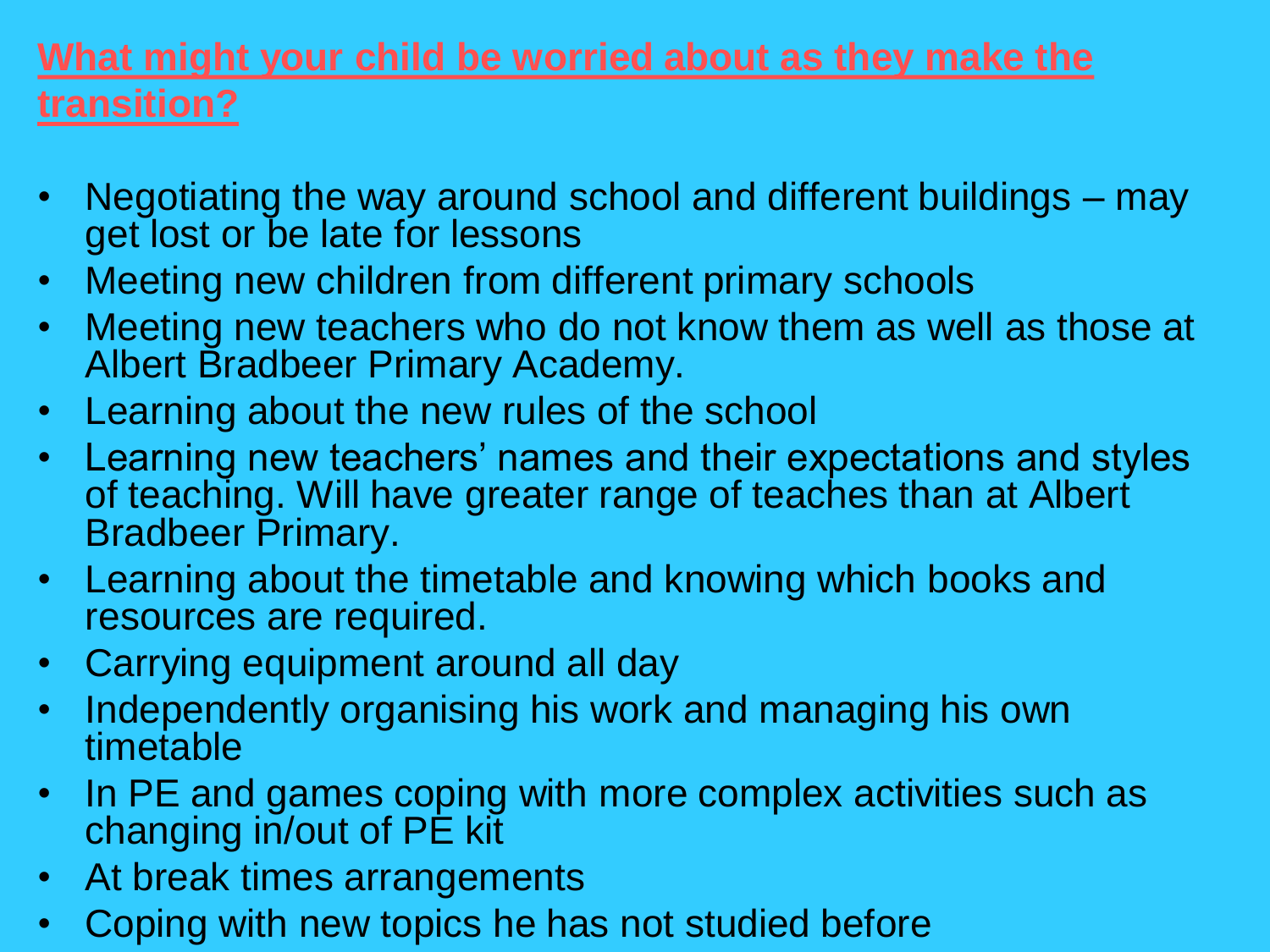# **How can parents support both of these transitions?**

## **The importance of talk**

• Make sure you build in time to talk to your child during transition week and during the Summer by asking them what they are looking forward to in September, what they have enjoyed about this year and what they might be worried about next year or at secondary school. Parent and child asking questions.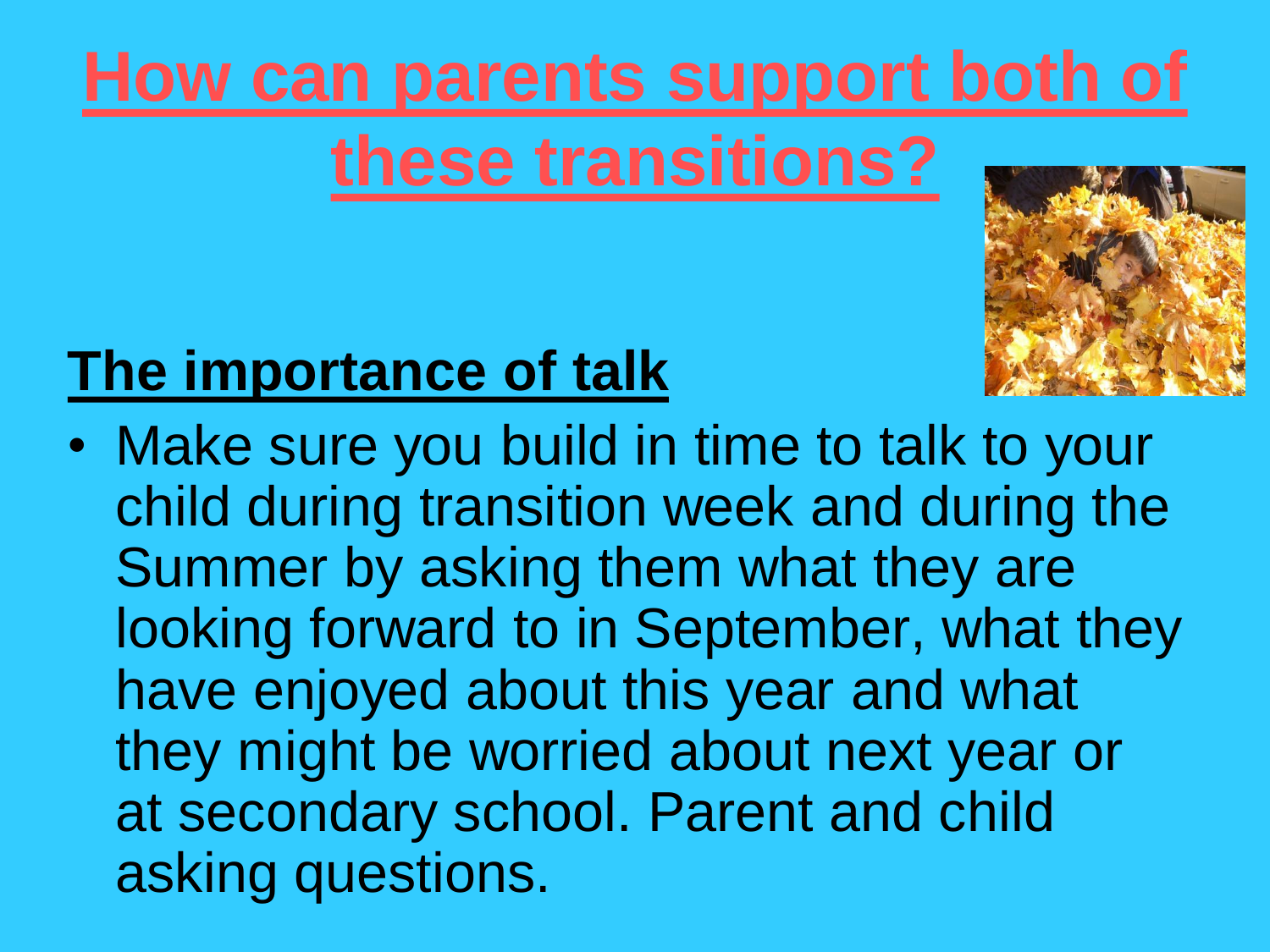#### **Know your child, and realise that each child's response is different**

• We all want our children to make a smooth transition to their next teacher with eager enthusiasm, but children's responses to transition and separation depend upon their age, temperament, and experience.

#### **Be Positive**

• Our children have incredible intuitive skills. They sense our anxiety and hesitation. As the first day for transition draws near, begin talking to your child about what to expect and about any concerns or fears they might have. Present school as a place where he'll learn new things and make friends.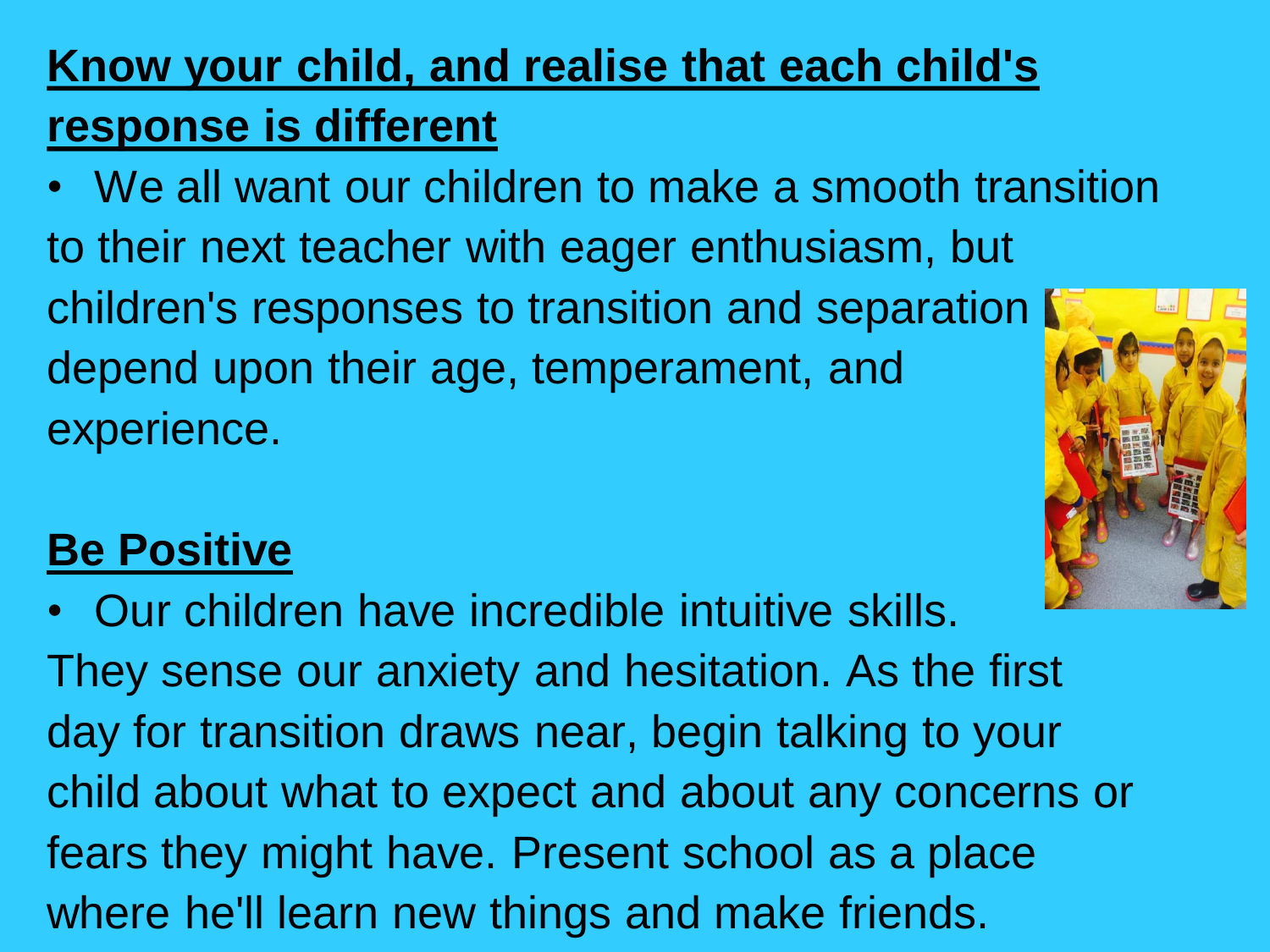## **Tune-In to Your Child's Behaviour**

• During times of change, our children may have behaviour regressions, delayed reactions or even outbursts at pick-up time. It's all normal. We can reassure them with positive comments, physical affection, and love.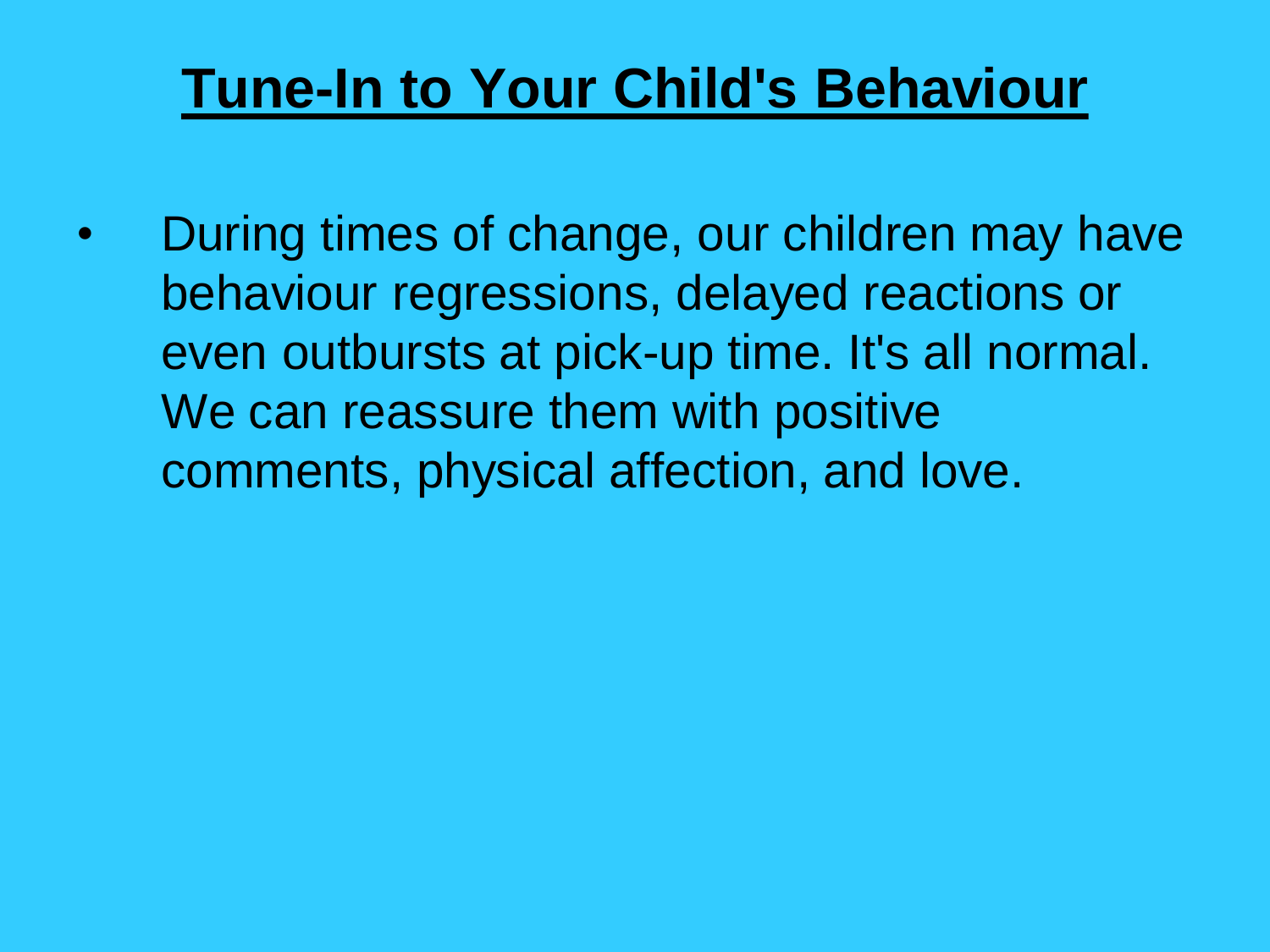## **Allow Extra Time for the Morning Rush**

- Give your child a little extra time to get going in the morning. Some children tend to start the day slowly. Allowing extra time may positively affect their morning mood.
- Create a morning family ritual such as a family breakfast, a book, and a cuddle in bed.
- If time permits before your child wakes up, enjoy time alone with your partner, read the newspaper or a book, or savour that extra cup of coffee.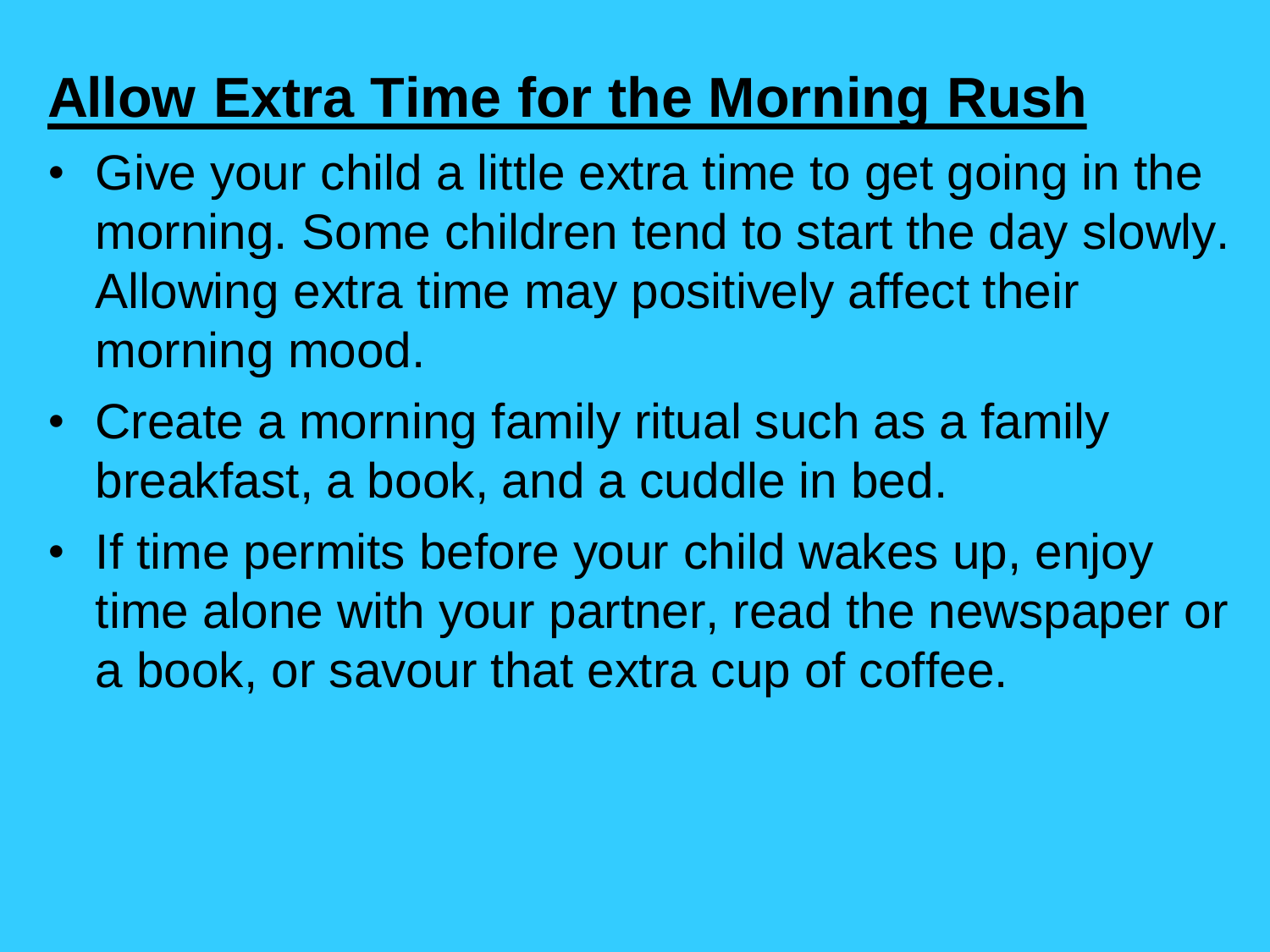### **Stick to a Daily Morning Routine**

- Children thrive on routine. Sticking to a regular morning routine will help your children know what to expect.
- Have your child get dressed, wash up, eat breakfast, and help put dishes in the sink or dishwasher. If time permits, allow her to play until it is time to leave. Create an incentive for getting ready. For example, once your children are ready they can play their favourite game.
- With your child, choose and set out her clothes the night before. Then she will know what to put on in the morning.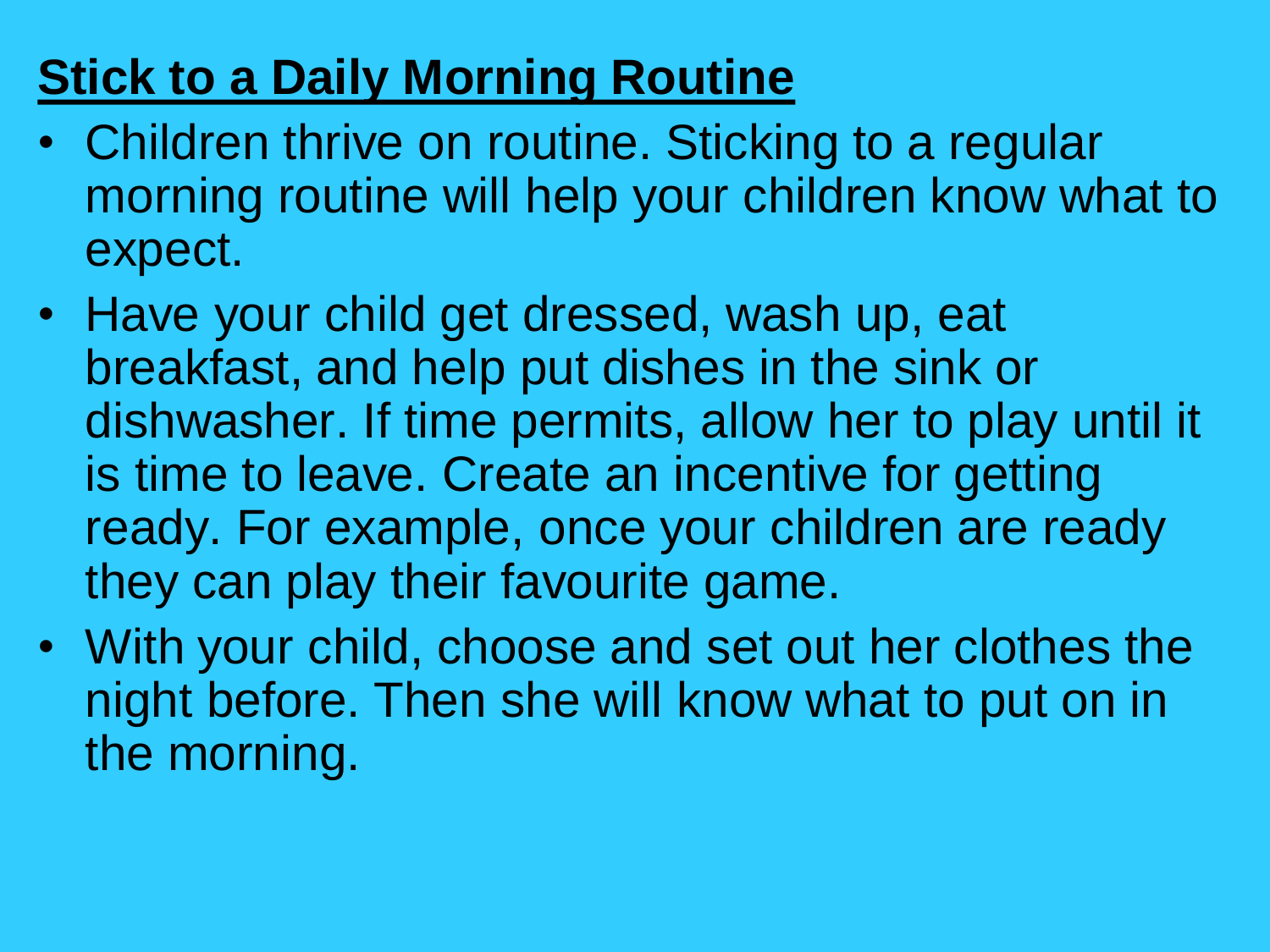## **Supporting your child with increasing responsibility**

At secondary school, your child will have to organise him or herself far more than in primary school once they reach the days before their to secondary school. They may have a two-week timetable of different subjects.

In the final years at ABP, help your child become more responsible for their PE kit, homework and books, so they're prepared when it comes to secondary school.

Get them into the habit of getting their bags ready the night before and putting the bag in the same place ready for the morning,

Having the children complete homework earlier rather than the night before it is due in.

Being punctual in the mornings to primary school, as this will help them, especially if they have to leave early to catch a bus, train or get a lift at secondary school.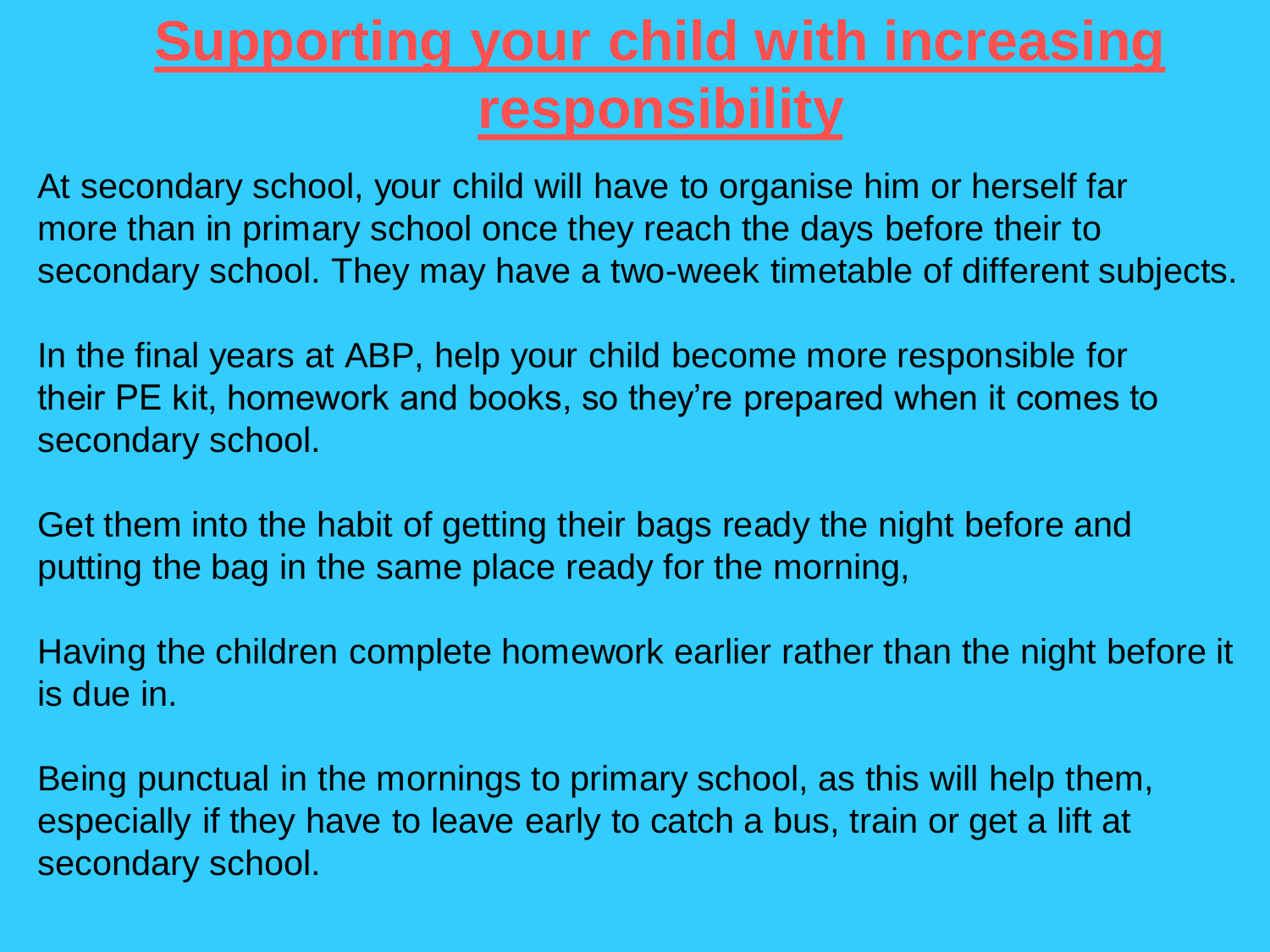#### **Encourage Self-Help and Growing Independence**

- You may be tempted to do everything for your child to keep things moving quickly, but keep in mind that one of the tasks of early childhood is gradually learning how to do things for oneself.
- Create a morning schedule with your child and put the tasks on a chart for her to check them off.
- Allow your child to get up with her own alarm clock. This might make her feel independent.